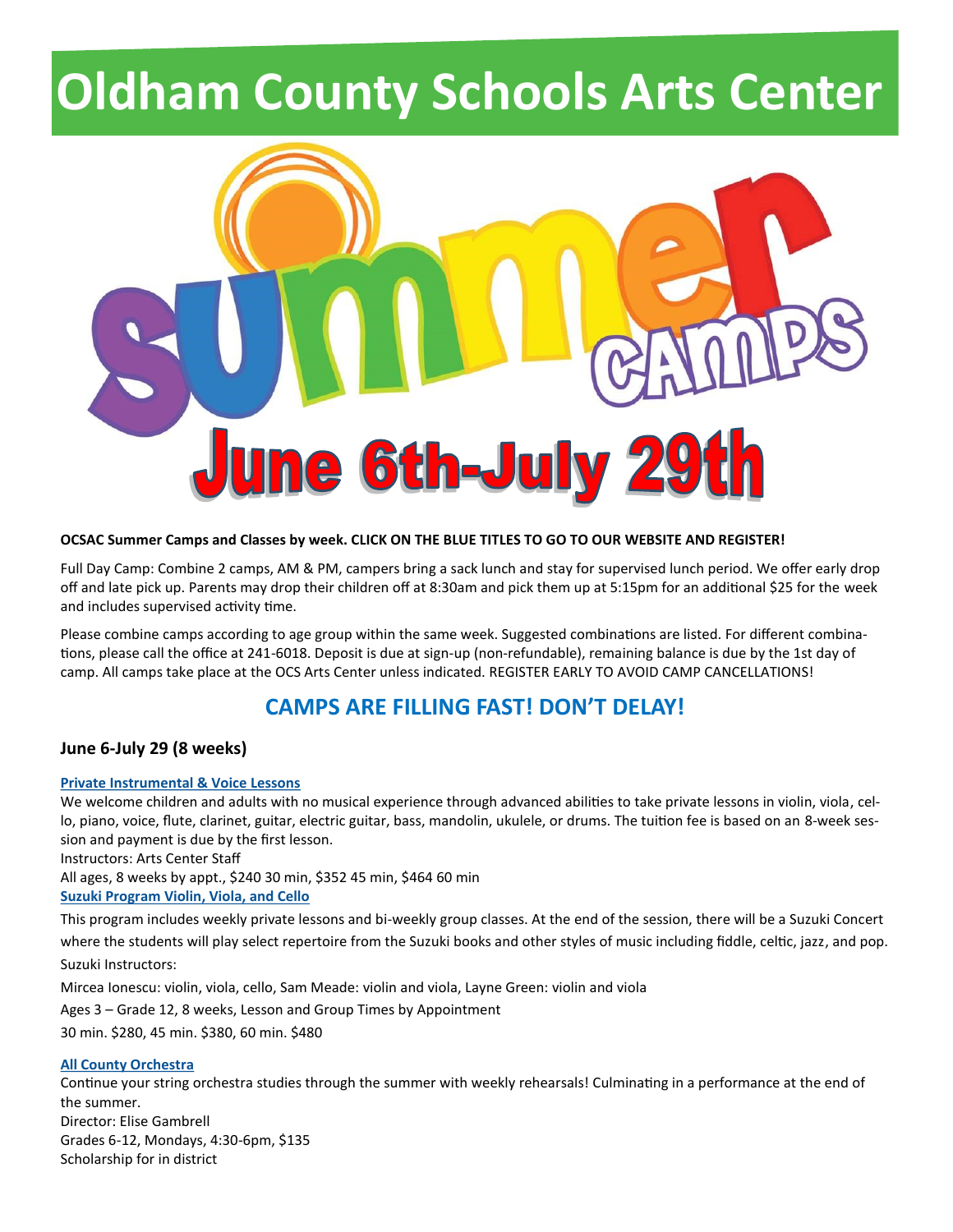#### **June 13-August 5 (8 weeks)**

#### **[Dance Classes](https://www.oldhamcntyschs.ky.schools.bz/20/CourseInfo/124)**

Ages 3-Adult

Click on the Dance Classes blue title to see the ages, dates and times for summer classes.

## **WEEKLY CAMPS**

### **Week 1, June 6-10**

#### **Encanto – [Show in a week](https://www.oldhamcntyschs.ky.schools.bz/20/CourseInfo/2)**

Students will tell the story of Encanto and the Family Madrigal through songs and dances from the Disney movie. There will be a performance at the end of the week.

Instructors: Rachel Strader & Olivia Woltthoff

## Grades 3-5**,** 9am-4pm, \$245

#### **[Singing through Summer](https://www.oldhamcntyschs.ky.schools.bz/20/CourseInfo/90)**

"Singing through Summer" camp is back! In this camp, you will learn music theory, sight reading, and great vocal technique with fun and engaging repertoire, and many opportunities for solo and small group singing. The week will culminate in a performance. Director: Lindsay Kennedy Grades K-5, 9:30am-12pm, \$145

Pair with Puppet Palooza, combined cost \$290 Pair with Beginning Ukulele, combined cost \$310

#### **[Super Hero/Princess Art Camp](https://www.oldhamcntyschs.ky.schools.bz/20/CourseInfo/48)**

Boys and girls will make super royal art of all kinds from crowns and scepters to capes and utility belts. We will also make fun art that revolves around super hero and royalty themes. Students will stretch their imaginations as they play, invent, and create art, toys, and costumes that inspire them to be superheroes and royalty.

Instructors: Chandra Emerson Ages 4-7, 10am-12pm, \$125 Pair with Puppet Palooza, combined cost \$270

#### **[Puppet Palooza](https://www.oldhamcntyschs.ky.schools.bz/20/CourseInfo/52)**

Campers will create puppets of their favorite characters from movies, books or video games. Students will also design and paint backdrops, write scripts, and perform short shows for each other and parents. Instructor: Chandra Emerson Grades 1-5, 1-3pm, \$145 Pair with Singing Through Summer, combined cost \$290 Pair with Super Hero, combined cost \$270

#### **[Beginning Ukulele Camp](https://www.oldhamcntyschs.ky.schools.bz/20/CourseInfo/92)**

Campers will build and paint a ukulele from a kit and learn simple chords and songs. Instructor: Stephanie Vander Zouwen Grades 3-5, 1-3pm, \$165 Pair with Singing Through Summer, combined cost \$310 **[Show in a Week: Whodunnit Mystery Theatre Camp 1](https://www.oldhamcntyschs.ky.schools.bz/20/CourseInfo/8)**

Everyone loves solving a good ol' whodunnit! This camp takes what normally is accomplished over two months and condenses it into one action packed week! We will use class time to cast, block and rehearse the show, which will be performed at the end of the week. You don't want to miss your chance to be a crime solver...or a villain! Instructor: Makayla Staudenheimer Grades 8-12, 1pm- 6pm, \$245

## **Week 2, June 13-17**

#### **[So You Wanna Be An Actor! 1](https://www.oldhamcntyschs.ky.schools.bz/20/CourseInfo/10)**

Students will have the opportunity to learn the basics of acting while putting their new skills to use! Spend time creating scenes, perfecting stage presence and other crucial acting skills. Instructors: Elizabeth Bolls/Hannah Slayton Grades 2-5**,** 9am-12pm, \$145 Pair with Super Sculptures, combined cost \$290 Pair with Creative Cartoon, combined cost \$290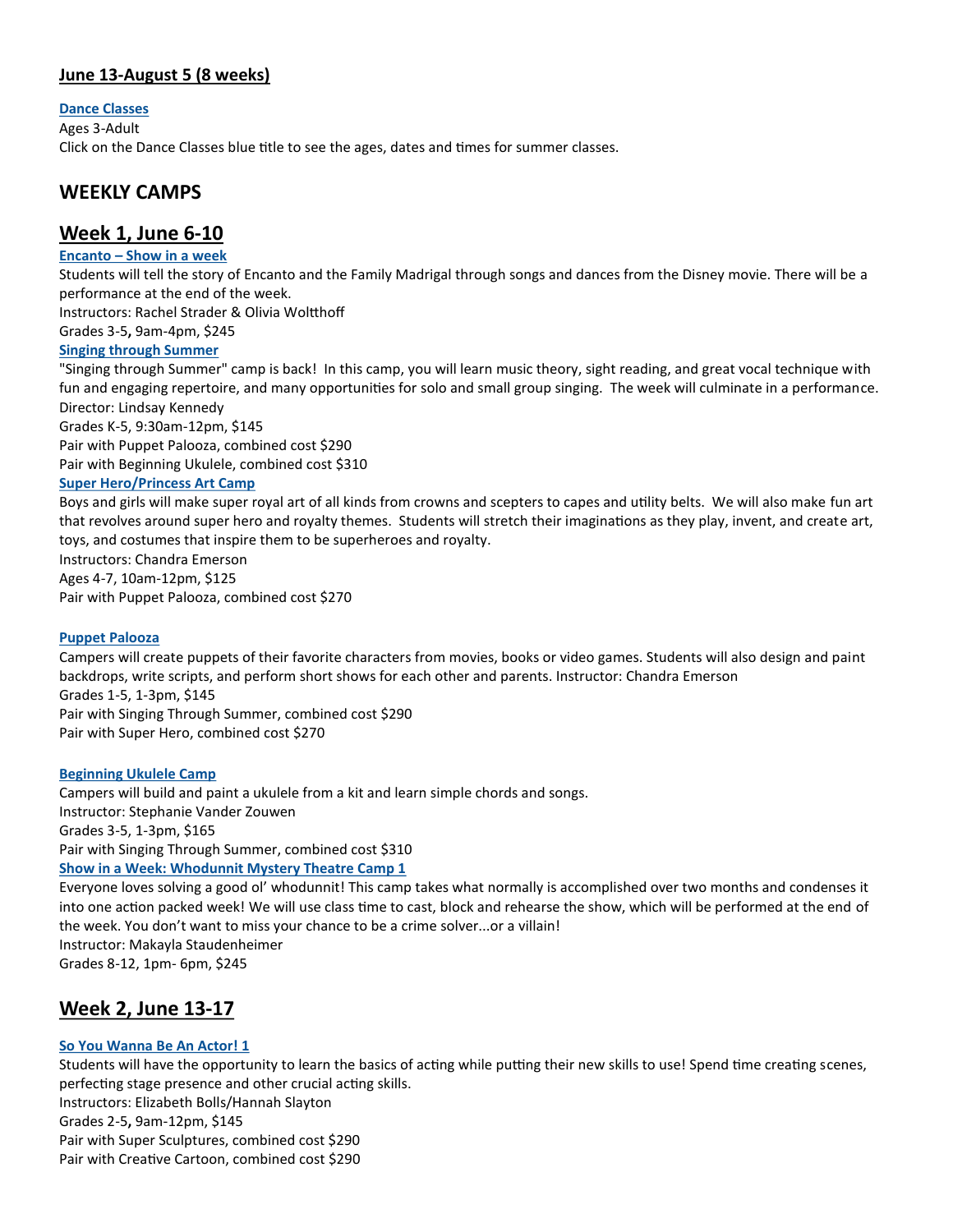#### **[Illustration Camp](https://www.oldhamcntyschs.ky.schools.bz/20/CourseInfo/58)**

An introduction to traditional illustration media, this class will cover basic tips and tricks to make your drawings come to life. Students will learn basic figure gesturing methods, proportion, and character design to create their own illustrations Instructor: Shae Goodlett

Grades 6-12, 10am-12pm, \$155 Pair with Acca Awesome, combined cost \$300 Pair with Skits & Scenes, combined cost \$300

#### **[Art Mania](https://www.oldhamcntyschs.ky.schools.bz/20/CourseInfo/62)**

Young artists will develop their artistic skills while having fun trying many different media, tools and techniques including painting, collage, charcoal, pastels and sculpting materials. Through tearing, cutting, pasting, painting, drawing and sculpting campers will learn to explore and trust their creative instincts.

Instructor: Chandra Emerson Grades 1-5, 10am-12pm, \$145 Pair with Super Sculptures, combined cost \$290Pair with Creative Cartoon, combined cost \$290 Pair with Skits & Scenes, combined cost \$290

#### **[Super Sculptures](https://www.oldhamcntyschs.ky.schools.bz/20/CourseInfo/68)**

For those who love to build and construct, this camp is for you! We will create all kinds of sculptures with a variety of materials: plasticine and air-dry clays, papier-mâché, cardboard, found objects and more. 3D design is a really fun medium with lots of potential for student choice. Not only do students build, they also paint, collage, draw, and most importantly IMAGINE. Instructor: Chandra Emerson

Grades 1-5, 1-3pm, \$145

Pair with So You Wanna be an Actor, combined cost \$290

Pair with Art Mania, combined cost \$290

#### **[Creative Cartoon Art Camp](https://www.oldhamcntyschs.ky.schools.bz/20/CourseInfo/70)**

Have you ever wanted to create your own cartoon character or design a comic? Let your pencil be your guide as you learn specialized cartoon drawing techniques. Discover the unique storytelling language of cartooning. Bring your own super hero, villain, or dynamic duo to life in a comic strip! Instructor: Shae Goodlett

Grades 1-5, 1-3pm, \$145

Pair with So You Wanna be an Actor, combined cost \$290

Pair with Art Mania, combined cost \$290

#### **[Acca Awesome!](https://www.oldhamcntyschs.ky.schools.bz/20/CourseInfo/94)**

For those who love pitch perfect! Students will learn a selection of group acapella pop numbers to perform at the end of the week. Instructor: Rachel Strader, Grades 6-9, 1-4pm, \$145 Pair with Illustration, combined cost \$300

#### **[KIDS Skits and Scenes](https://www.oldhamcntyschs.ky.schools.bz/20/CourseInfo/12)**

This week will be focused on rehearsing several short-scripted scenes, ranging from comedy to drama. Students will learn the importance of facial expression, timing, and vocal inflection, which will ultimately improve their acting skills. Instructor: Makayla Staudenheimer Grades 3-6, 1-4pm, \$145 Pair with So You Wanna be an Actor, combined cost \$290 Pair with Illustration, combined cost \$300

#### **Weeks 2-7, June 16 – July 28**

#### **[No Fear Shakespeare](https://www.oldhamcntyschs.ky.schools.bz/20/CourseInfo/356)**

If you can act Shakespeare, then you can act anything! This camp will delve into the core of classical acting techniques by rehearsing scenes and monologues pre-selected from Shakespeare's plays. Students will learn to demystify Shakespeare's words and develop specific acting skills, resulting in bold, confident, and clear acting. Classical acting remains foundational to all modern acting techniques and college training programs, so get a head start in this conservatory-styled camp and become a bolder, more resourceful, and skilled performer.

Camps Dates: (6 weeks) June 16, 23, 30, July 14, 20, 28 (no class July 7th) Instructor: Natalie Fields Grades 9-12, Thursdays, 6-8pm, \$145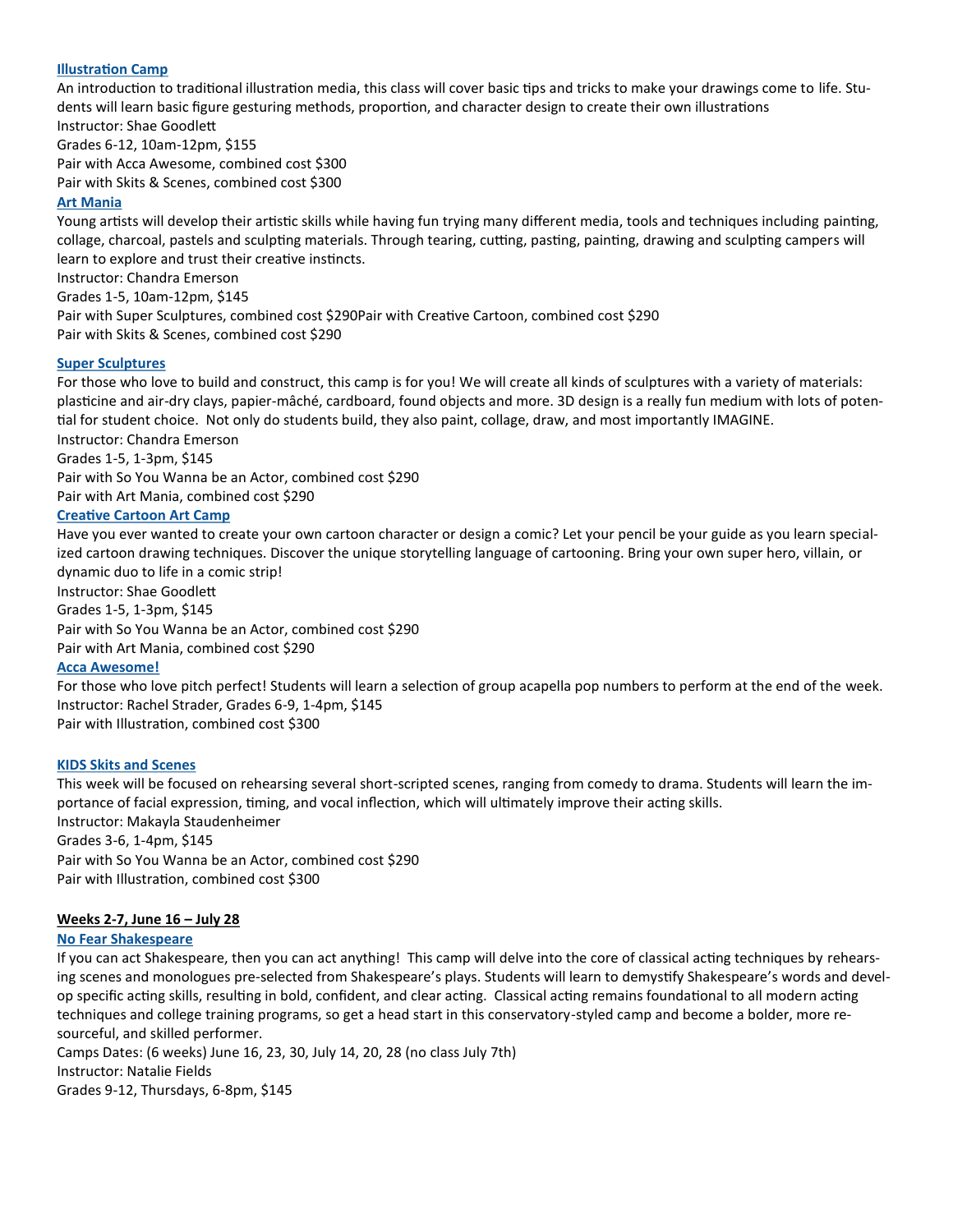## **Week 3, June 20-24**

#### **[Around the World: Disney Musical Review](https://www.oldhamcntyschs.ky.schools.bz/20/CourseInfo/14)**

Musical Theatre Revue is designed for students who wish to develop their musical performance and presentation skills for grades 2 -4. In this session, students will go on a trip around the world through our favorite Disney songs. Students will be singing and dancing as they learn about the world of musical theatre! The class culminates in a musical revue for family and friends on Friday. Instructors: Rachel Strader & Linda Rollins Grades 2-4, 9am-12pm, \$145 Pair with Animal Art, combined cost \$290 Pair with Fairy Tale Theatre Camp 1, combined cost \$290 **[Stop Motion Animation](https://www.oldhamcntyschs.ky.schools.bz/20/CourseInfo/72)** Create a riveting story complete with a cast of characters and a stunning background! We will spend the week developing a story, making characters, sets and of course, shooting the film. Work with a friend or solo. Note: it will be easier if students have access to a mobile phone with the Stop Motion app downloaded (free). If a student does not have access to a mobile phone, an OCS device will be provided to use. Instructor: Chandra Emerson Grades 4-7, 10am-12pm, \$145 Pair with Teen Pottery, combined cost \$305 Pair with Animal Art, combined cost \$290 Pair with Fairy Tale Theatre Camp 1, combined cost 290 **[DANCE Disney Prince and Princess Camp 1](https://www.oldhamcntyschs.ky.schools.bz/20/CourseInfo/84)**

Children will learn dance styles like Ballet, Jazz, Creative Dance, and Tumbling all while dancing to their favorite Disney music! On their fantasy adventure we will celebrate their favorite characters, have a sing-a-long dance party, play games, and create crafts Ballet and tap shoes are needed. Prince and Princess attire is welcome! No experience necessary.

Instructor: Kara Howe Ages 4-10, 9am-12pm, \$150 Pair with Animal Art, combined cost \$295 Pair with Fairy Tale Theatre Camp 1, combined cost \$295

#### **[Jr. Potters 1](https://www.oldhamcntyschs.ky.schools.bz/20/CourseInfo/74)**

Cups and mugs, bowls and plates, pottery is loads of fun to create! Campers will grow in their knowledge and skills with clay. Time will be given to hand building and the potter's wheel. Campers will create unique works of art that are functional and food safe. New and returning campers are welcome. All work will be fired and ready for pick up at the Arts Center 7-14 days after camp is completed.

Instructor: Jessica Guinn Grades K-5, 10am-12pm, \$160 Pair with Animal Art, combined cost \$305 Pair with Fairy Tale Theatre Camp 1, combined cost \$305

#### **[Teen Pottery](https://www.oldhamcntyschs.ky.schools.bz/20/CourseInfo/76)**

Students will grow in their knowledge and skills with clay. Time will be given to hand building and the potter's wheel. Students will create unique works of art that are functional and food safe. New and returning campers are welcome. All work will be fired and ready for pick up at the Arts Center 7-14 days after camp is completed.

Instructor: Jessica Guinn Grades 6-12, 1-3pm, \$160 Pair with Stop Motion, combined cost \$305

#### **[Animal Art Camp](https://www.oldhamcntyschs.ky.schools.bz/20/CourseInfo/78)**

Bring your favorite stuffed animal to camp with you each day as we make all kinds of art focused on the theme of animals. Campers will paint, draw, make jewelry, masks, and other fun projects all centered around their favorite animals. Instructor: Chandra Emerson Grades 1-5, 1-3pm, \$145 Pair with Around the World, combined cost \$290 Pair with Stop Motion, combined cost \$290 Pair with Disney Prince & Princess Camp 1, combined cost \$295 Pair with Jr. Potters, combined cost \$305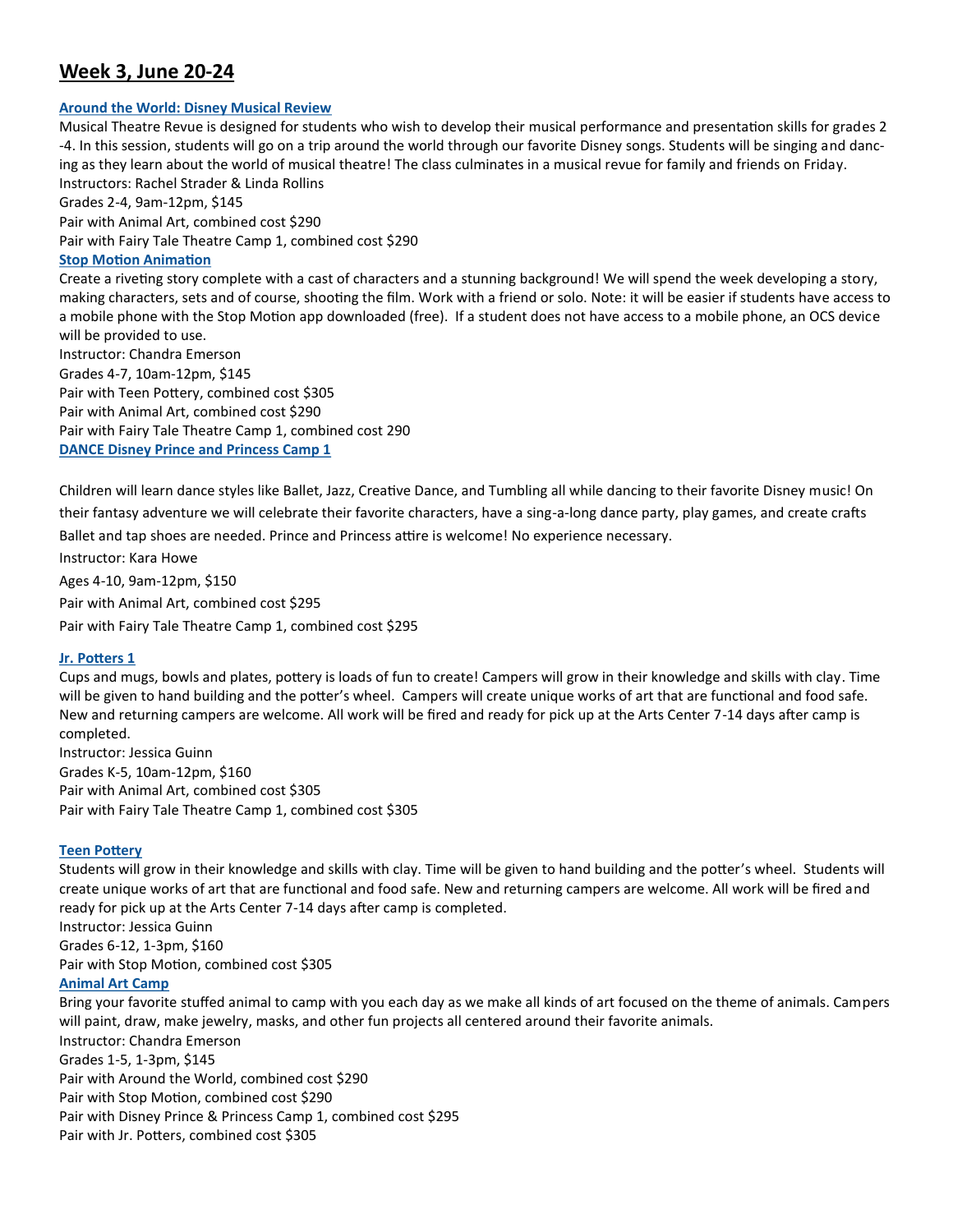#### **[Fairy Tale Theatre Camp 1](https://www.oldhamcntyschs.ky.schools.bz/20/CourseInfo/16)**

This camp will offer your child the chance to play their favorite character in a fairy tale play that promises lots of laughs and maybe a lesson or two. They will learn the basics of theatre performance while rehearsing a show to perform for family and friends on the last day of camp. When you enroll your child, please let us know what fairy tale character they would like to play (ie. a villain or hero like Maleficent or Cinderella; Jafar or Aladdin) The instructor will write a script incorporating all the characters in a fairy tale mashup.

Instructor: Makayla Staudenheimer Grades 3-6, 1-4pm, \$145 Pair with Around the World, combined cost \$290 Pair with Stop Motion, combined cost \$290 Pair with Disney Prince & Princess Camp 1, combined cost \$295 Pair with Jr. Potters, combined cost \$305

## **Week 4, June 27-July 1**

#### **[Musical Theatre Workshop 1](https://www.oldhamcntyschs.ky.schools.bz/20/CourseInfo/18)**

This beginning level musical theatre class focuses on teaching the three basics for the musical theatre actor - singing, dancing and acting. Students will have the opportunity to learn musical theatre pieces with choreography and scene work from some of the great musicals.

Instructors: Hannah Slayton, Ellie MacWilliams Grades 3-5, 9am-12pm, \$145 Pair with Art Around the World, combined cost \$290 Pair with Animal Clay Camp, combined cost \$305

#### **[Art Extraordinaire](https://www.oldhamcntyschs.ky.schools.bz/20/CourseInfo/80)**

On this guided art adventure, campers are introduced to a wide range of art materials. They are encouraged to discover and create using various media including painting, pastels, sculpture, and printmaking, with plenty of artwork to take home at the end of camp. Don't miss this week of extraordinary art making! Instructor: Chandra Emerson Ages 4-7, 10am-12pm, \$125 Pair with Art Around the World, combined cost \$270

Pair with Animal Clay, combined cost \$285

#### **[Harry Potter Clay Camp](https://www.oldhamcntyschs.ky.schools.bz/20/CourseInfo/82)**

Would you rather be at Hogwart's? Join us for a magical week at Odyssey Clayworks! In this class we will build mystical creatures, make our own magic wands and explore all things Harry Potter in clay. All work will be fired and ready for pick up at the Arts Center 7-14 days after camp is completed. Instructor: Jessica Guinn Grades 5-9, 10am-12pm, \$160

Pair with Play On!, combined cost \$405 Pair with Mixed Media Portraiture, combined cost \$320

#### **[Figure Drawing and Painting](https://www.oldhamcntyschs.ky.schools.bz/20/CourseInfo/274)**

Throughout the week, campers will learn the basics of figure drawing starting from simplifying the skeleton and observing major muscle groups that are critical to creating believable form! Campers will use a variety of drawing media and techniques to develop their figure drawing skill and explore their own unique figure drawing style. Instructor: Heather Duffy

Grades 8-12, 10am-12pm, \$160 Pair with Play On!, combined cost \$405

#### **[Mixed Media Portraiture](https://www.oldhamcntyschs.ky.schools.bz/20/CourseInfo/276)**

Students will have a great time being expressive and making a variety of portrait themed artworks, both human and animal, with a variety of media including watercolor, acrylic paint, oil pastel, and collage. Students will also see & discuss a wide range of famous works from Cubist, Surrealist and Contemporary Mixed Media artists. Instructor: Heather Duffy

Grades 5-8, 1-3pm, \$160 Pair with Harry Potter Clay, combined cost \$320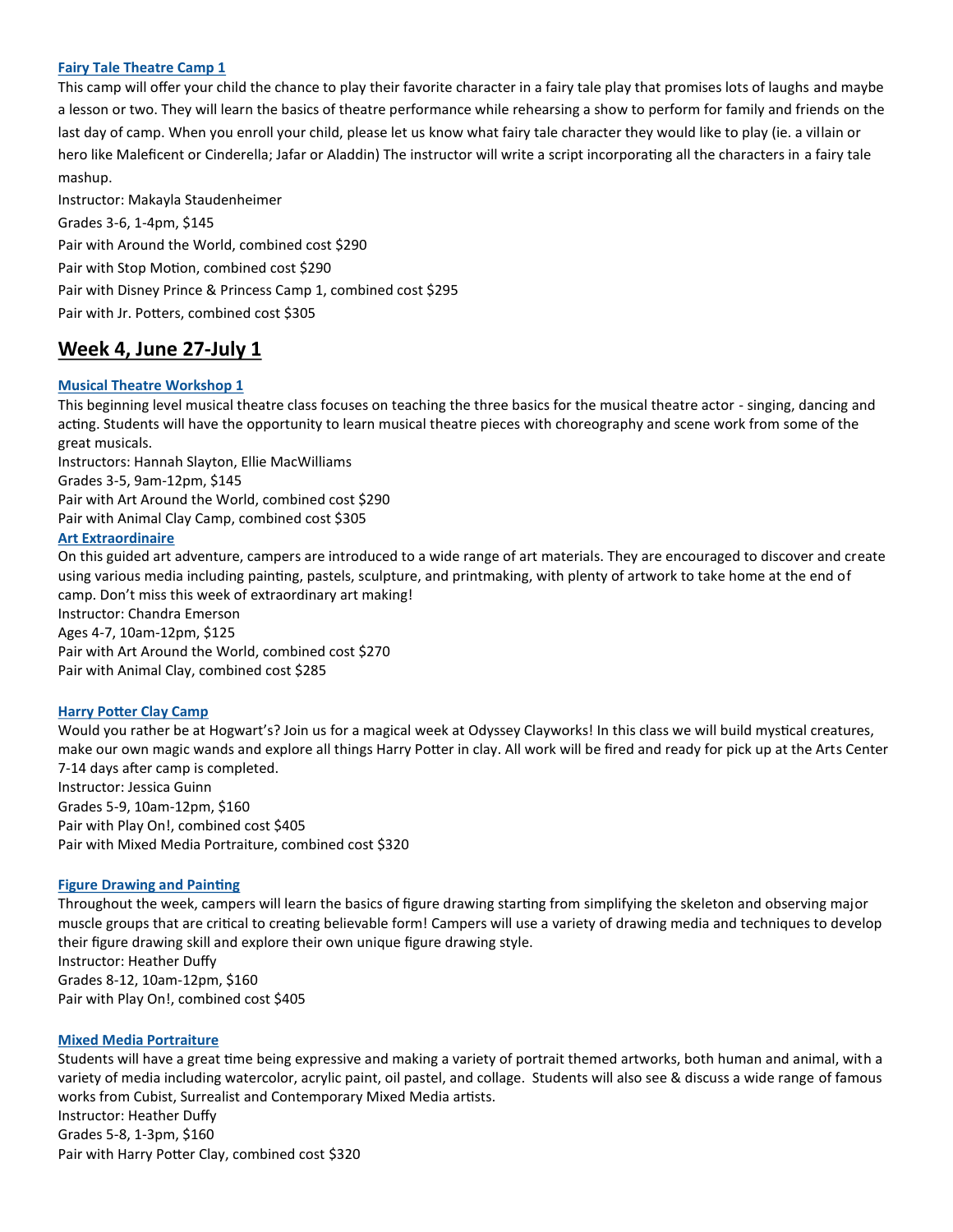#### **[Art Around the World Art Camp](https://www.oldhamcntyschs.ky.schools.bz/20/CourseInfo/280)**

Campers will have fun making cool multicultural creations as they learn more about the world around them. Additionally, campers will create their own art inspired by artists Jacob Lawrence, Frida Kahlo, Edgar Rivera, Yayoi Kusama, among others. During this camp they will grow in their knowledge of world cultures as well as elements and principles of art.

Instructor: Chandra Emerson Grades 1-5, 1-3pm, \$145 Pair with Musical Theatre Workshop 1, combined cost \$290 Pair with Art Extraordinaire, combined cost \$270

#### **[Animal Clay Camp](https://www.oldhamcntyschs.ky.schools.bz/20/CourseInfo/292)**

Take a walk on the wild side and join us in creating sculptural and functional ceramic pieces inspired by our favorite animals. We will hand build pots and transform thrown vessels by adding animal features. All work will be fired and ready for pick up at the Arts Center 7-14 days after camp is completed. Instructor: Jessica Guinn Grades K-5, 1-3pm, \$160 Pair with Musical Theatre Workshop 1, combined cost \$305 Pair with Art Extraordinaire, combined cost \$285 **[Play On!](https://www.oldhamcntyschs.ky.schools.bz/20/CourseInfo/20)** Over the course of the week students will create a plot, characters and conflict through the use of improv exercises culminating in

an original script performed at the end of the week. Instructor: Makayla Staudenheimer Grades 7-12, 1-6pm, \$245 Pair with Harry Potter Clay, combined cost \$405 Pair with Figure Drawing & Painting, combined cost \$405

## **Week 5, July 4-8**

## **NO CAMPS THIS WEEK**

## **Week 6, July 11-15**

#### **[So You Wanna Be An Actor! 2](https://www.oldhamcntyschs.ky.schools.bz/20/CourseInfo/22)**

Students will have the opportunity to learn the basics of acting while putting their new skills to use! Spend time creating scenes, perfecting stage presence and other crucial acting skills. Instructors: Elizabeth Bolls/Hannah Slayton Grades 2-5, 9am-12pm, \$145 Pair with Fairy Tale Theatre 2, combined cost \$290 Pair with Fantasy Art, combined cost \$290

#### **[Acting for the Camera](https://www.oldhamcntyschs.ky.schools.bz/20/CourseInfo/306)**

This acting class is ideal for performers with some theatrical acting experience who want to learn the technical and emotional adjustments required for working in front of the camera. Students will learn how to calibrate their performance to the camera, the differences between stage and film acting techniques, film terminology, and set etiquette, as well as tips on self taping. Through mock auditions, we'll explore the technical and creative demands of auditioning for the camera, using sides from commercials, film and tv.

Instructor: Natalie Fields Grades 9-12, 9am-12pm, \$145 Pair with Characters with a Twist, combined cost \$290

#### **[DANCE Disney Prince and Princess Camp 2](https://www.oldhamcntyschs.ky.schools.bz/20/CourseInfo/86)**

Children will learn dance styles like Ballet, Jazz, Creative Dance, and Tumbling all while dancing to their favorite Disney music! On their fantasy adventure we will celebrate their favorite characters, have a sing-a-long dance party, play games, and create crafts Ballet and tap shoes are needed. Prince and Princess attire is welcome! No experience necessary. Instructor: Kara Howe Ages 4-10, 9am-12pm, \$150 Pair with Fantasy Art, combined cost \$295 Pair with Fairy Tale Theatre 2, combined cost \$295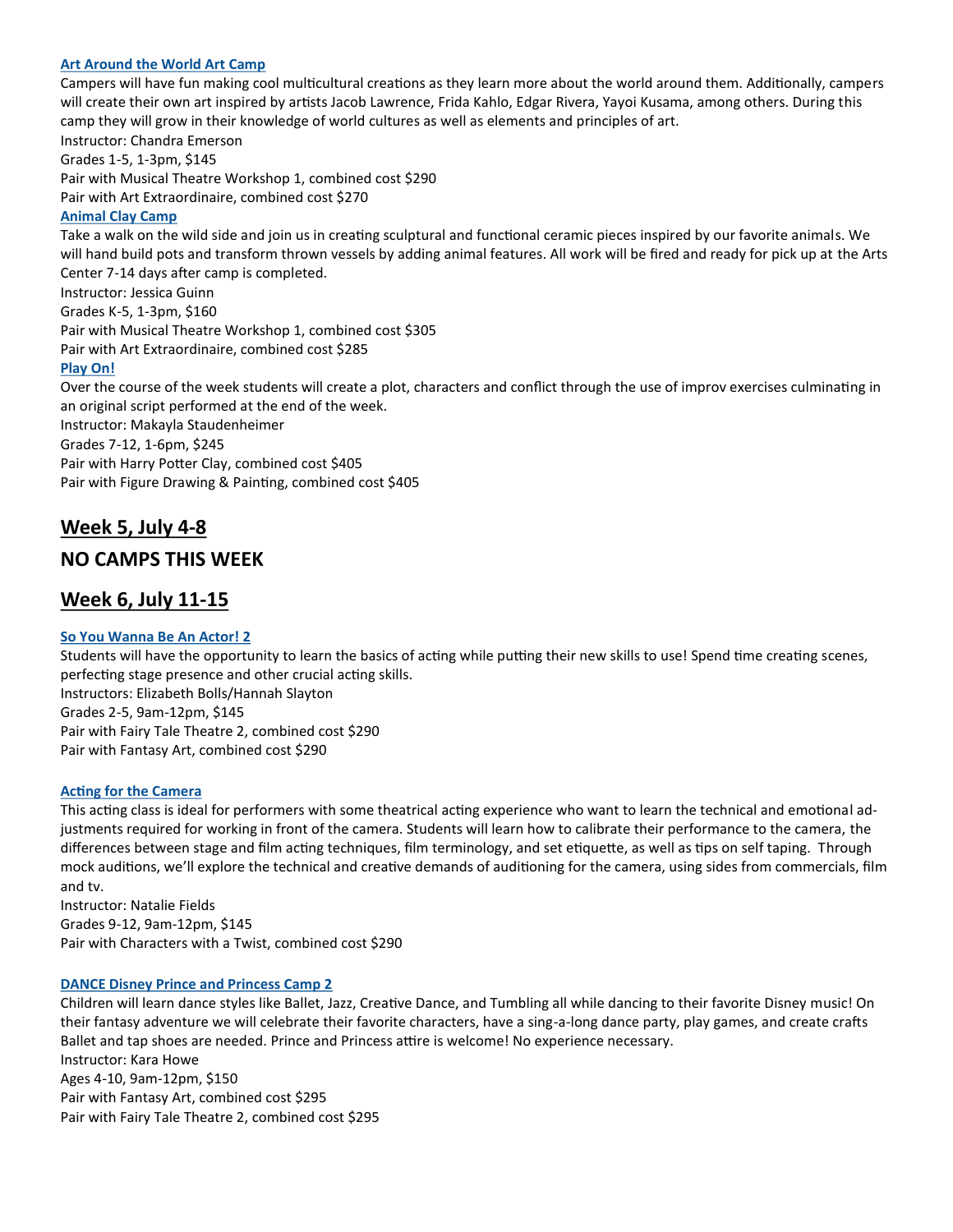#### **[Mini Clay Creations Camp](https://www.oldhamcntyschs.ky.schools.bz/20/CourseInfo/302)**

Using colorful polymer clays students will enjoy sculpting lots of different objects including animals, flowers, people, robots, architecture, as well as work their clay into mixed media art. Projects will include: figures, magnets, jewelry, sculptures, and mixed media art.

Instructor: Chandra Emerson Grades 1-5, 10am-12pm, \$145 Pair with Fantasy Art, combined cost \$290 Pair with Fairy Tale Theatre 2, combined cost \$290

#### **[Make a Mark, Paint a Mural Art Camp](https://www.oldhamcntyschs.ky.schools.bz/20/CourseInfo/310)**

It isn't often that someone says, "Sure, you can paint on my wall." The Art Center has, so let's make the most of it! Students will have the opportunity to learn what it takes to paint a mural that will be inside the Art Center. They will learn everything from the tricks of sketching a large work on the wall, to watching the colors come to life, to seeing the impact on the place and people around the mural. Building teamwork through collaborative work while developing artistic skills will make this an opportunity, students will not forget.

Instructor: Tammy Passafiume Grades 6-10, 10am-12pm, \$145 Pair with Characters with a Twist, combined cost \$290

#### **[Characters with a Twist](https://www.oldhamcntyschs.ky.schools.bz/20/CourseInfo/308)**

During this one-week camp, students will demonstrate their ability to create a character by exploring character development activities and exercises. Explore physical, vocal and physiological choices to develop a performance that is believable, authentic, and relevant. Examine how character relationships assist in telling the story of a drama work. Shape character choices using given circumstances in a drama work. Respond to what is seen, felt, and heard in a drama work to develop criteria for artistic choices. Investigate how cultural perspectives, community ideas and personal beliefs impact a drama work. Instructor: Olivia Wolthoff

Grades 6-9, 1-4pm, \$145

Pair with Make a Mark, Paint a Mural, combined cost \$290 Pair with Acting for the Camera, combined cost \$290

#### **[Fantasy Art Camp](https://www.oldhamcntyschs.ky.schools.bz/20/CourseInfo/314)**

Magical wands, dragons, fairies, and imagination! Come dressed in your fantasy costumes each day and learn about sculpting, drawing, painting, and designing. Artists' pieces will be inspired by their favorite fantasy characters whether they be wizards, fairies, or mythical creatures. Fine art techniques are interwoven with this hands-on magical summer art camp. Instructor: Chandra Emerson Grades 1-5, 1-3pm, \$145 Pair with So You Wanna Be an Actor 2, combined cost \$290 Pair with Mini Clay Creations, combined cost \$290 Pair with DANCE Disney Prince & Princess 2, combined cost \$295

#### **[Fairy Tale Theatre Camp 2](https://www.oldhamcntyschs.ky.schools.bz/20/CourseInfo/312)**

This camp will offer your child the chance to play their favorite character in a fairy tale play that promises lots of laughs and and maybe a lesson or two. They will learn the basics of theatre performance while rehearsing a show to perform for family and friends on the last day of camp. When you enroll your child, please let us know what fairy tale character they would like to play (ie. a villain or hero like Maleficent or Cinderella; Jafar or Aladdin) The instructor will write a script incorporating all the characters in a fairy tale mashup.

Instructor: Makayla Staudenheimer Grades 3-6, 1-4pm, \$145 Pair with So You Wanna be an Actor 2, combined cost \$290 Pair with Mini Clay Creations, combined cost \$290 Pair with DANCE Disney Prince & Princess 2, combined cost \$295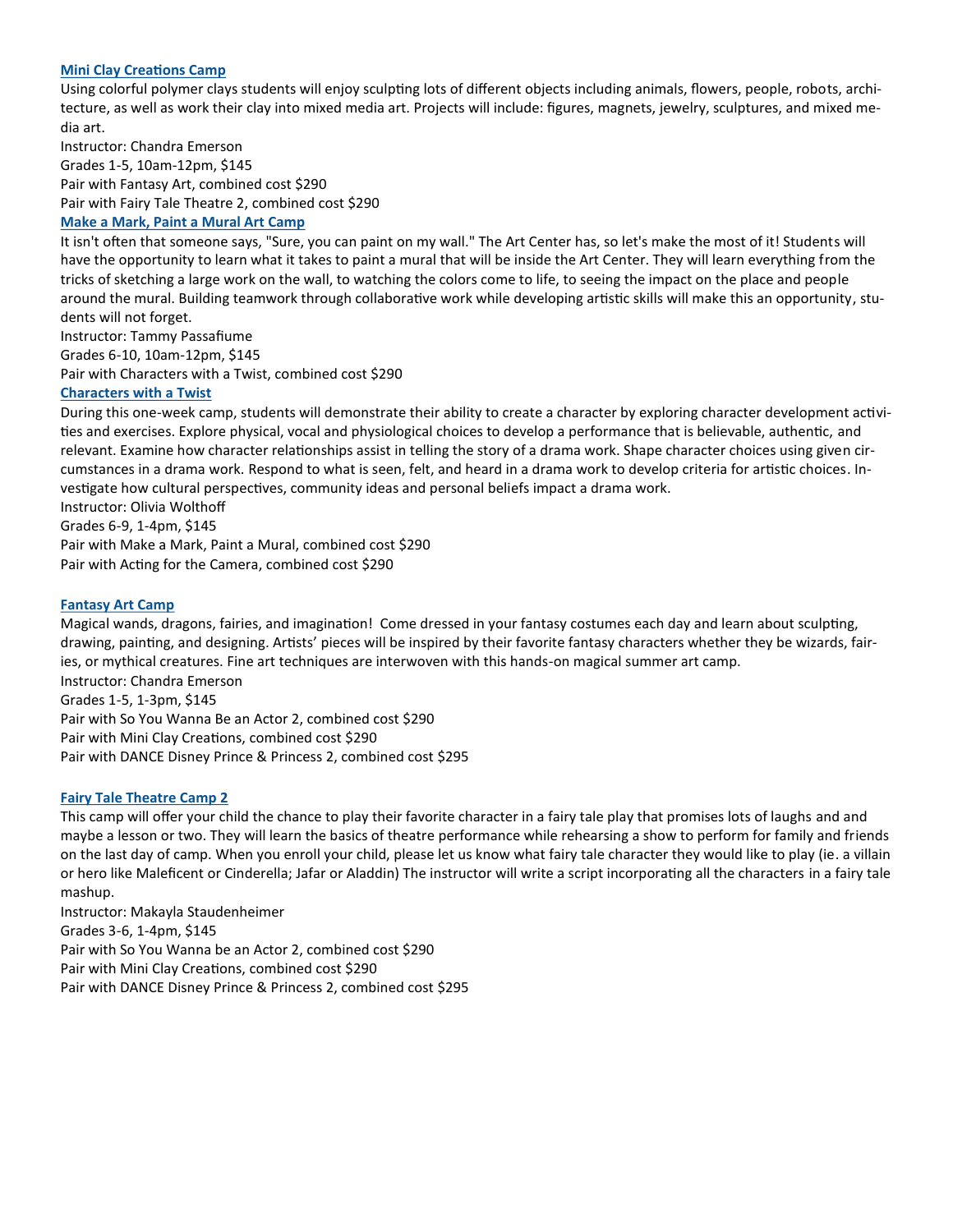## **Week 7, July 18-22**

#### **[OCSAC String Camp 2022](https://www.oldhamcntyschs.ky.schools.bz/20/CourseInfo/286)**

Students have the opportunity to grow in musical excellence under the role models of encouraging performers and teachers within an energized community of fellow students learning together. This camp offers instruction at every level in all orchestral strings, three levels of orchestra, multiple Fiddle ensembles, advanced quartets, quintets, and other chamber ensembles as well, student and faculty recitals, and feature classes including Aural skills and Music Theory.

Instructor: Sam Meade Ages 5-18, 8:30-12:30pm, \$135 Pair with Dolls & Action Figures Go To Camp, combined cost \$280 Pair with Wheel Workshop, combined cost \$295 Pair with Audition Bootcamp, combined cost \$280 Pair with Exploring the World Through Music, combined cost \$280

#### **[The Big Audition](https://www.oldhamcntyschs.ky.schools.bz/20/CourseInfo/318)**

Part master class in Stanislavsky's method and part audition prep, this camp is perfect for actors auditioning for BFA/BA programs, GSA, CAPPA, OCSAC productions, or professional theater bookings. Students will receive in-depth, personal coaching on monologues, learn inside industry information, and receive tips and tricks for all audition scenarios. With a BFA in acting from Carnegie Mellon and over 25 years of professional experience in NYC and LA, Natalie gives you unique insight into the qualities theatre college programs are looking for in your audition package, and help highlight your individual talent. Students will leave camp with an audition ready monologue (of their choice), a classical monologue (selected for them by Natalie), instructions on formatting their resume to fit industry standards, a tutorial on properly shooting headshots, directions on finding college and professional auditions and agents, and fundamental acting techniques based in Stanislavsky. Students must have 1 memorized monologue for the first day of camp.

Instructor: Natalie Fields Grades 9-12, 9am-12pm, \$145

#### **[Jr. Potters 2](https://www.oldhamcntyschs.ky.schools.bz/20/CourseInfo/316)**

Cups and mugs, bowls and plates, pottery is loads of fun to create! Campers will grow in their knowledge and skills with clay. Time will be given to hand building and the potter's wheel. Campers will create unique works of art that are functional and food safe. New and returning campers are welcome. All work will be fired and ready for pick up at the Arts Center 7-14 days after camp is completed.

Instructor: Jessica Guinn Grades K-5, 10am-12pm, \$160 Pair with Dolls & Action Figures Go to Camp, combined cost \$305 Pair with Exploring the World Through Music, combined cost \$305

#### **[Safari Art Camp](https://www.oldhamcntyschs.ky.schools.bz/20/CourseInfo/340)**

Spend time exploring the savannah through multiple art projects that will prepare you for wildlife encounters. Campers will create all the gear they may need to go on a real safari adventure. They will also make the creatures they may encounter along the way. So, if you have ever longed for a trip to Africa to see animals in action but also love creating fun art project this will be the perfect camp for you.

Instructor: Sophie Luvisi Ages 4-7, 10am-12pm, \$125 Pair with Dolls & Action Figures Go To Camp, combined cost \$270

#### **[Wheel Workshop](https://www.oldhamcntyschs.ky.schools.bz/20/CourseInfo/342)**

Come join us and learn the basics of the potter's wheel, making functional ceramic pieces like cups, plates, and bowls. Students will advance to additional wheel-thrown vessels as they learn each technique. All work will be fired and ready for pick up at the Arts Center 7-14 days after camp is completed. Instructor: Jessica Guinn Grades 6-12, 1-3pm, \$160 Pair with OCSAC String Camp, combined cost \$295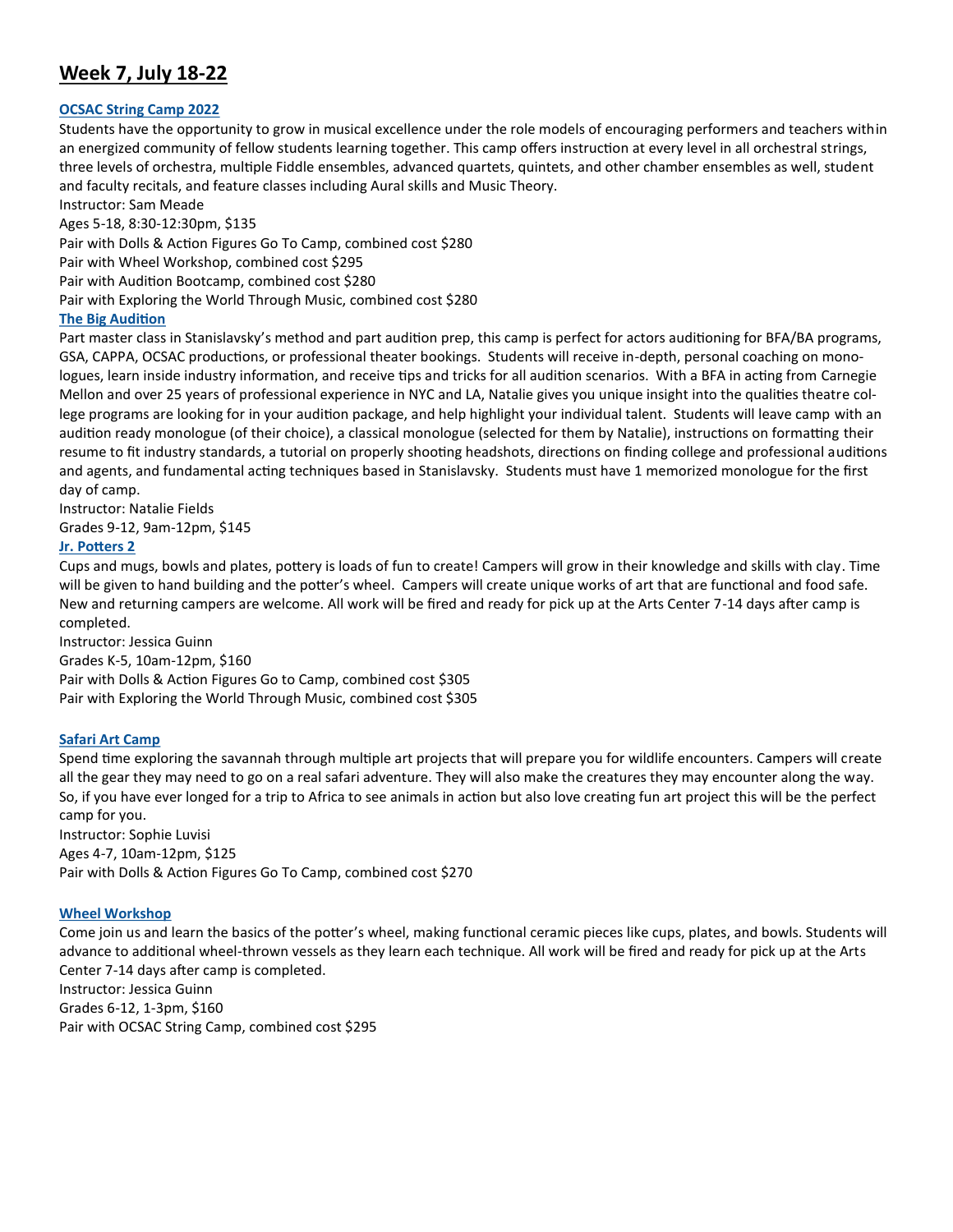#### **[Dolls & Action Figures Go to Camp](https://www.oldhamcntyschs.ky.schools.bz/20/CourseInfo/344)**

Has your doll or action figure ever gone to camp? This will allow you and your doll to experience camping through art this summer. You will make matching shirts, jewelry, doll sized canoes and other items that make camping so much fun! This is the perfect option for your doll to experience the outdoors through crafts.

Instructor: Sophie Luvisi Grades 1-5, 1-3pm, \$145 Pair with Jr. Potters 2, combined cost \$305 Pair with OCSAC String Camp, combined cost \$280 Pair with Safari Art, combined cost \$270

#### **[Exploring the World through Music](https://www.oldhamcntyschs.ky.schools.bz/20/CourseInfo/288)**

Each day will focus on a different continent. Campers will make an instrument craft each day and play musical games from different cultures.

Instructor: Stephanie Vander Zouwen Grades 2-5, 1-3pm, \$145 Pair with OCSAC String Camp, combined cost \$280 Pair with Jr. Potters 2, combined cost \$305

#### **[Audition Bootcamp](https://www.oldhamcntyschs.ky.schools.bz/20/CourseInfo/338)**

Students will learn audition techniques, how to project and support with proper diction, how to present themselves in a professional manner, and how to relax and be themselves. Students will each be prepared and coached on a monologue and song to use for the next audition! They will also learn some basic musical theatre dance steps typically used in auditions. Instructor: Elizabeth Bolls Grades 6-9, 1-4pm, \$145 Pair with OCSAC String Camp, combined camp \$280

## **Week 8, July 25-29**

#### **Encanto – [Show in a week](https://www.oldhamcntyschs.ky.schools.bz/20/CourseInfo/348)**

Students will tell the story of Encanto and the Family Madrigal through songs and dances from the Disney movie. There will be a performance at the end of the week. Instructor: Rachel Strader & Sabrina Sieg Grades 6-9, 9am-4pm, \$245

#### **[Stage Makeup](https://www.oldhamcntyschs.ky.schools.bz/20/CourseInfo/350)**

An introduction to theatrical makeup design and application techniques, including: highlight, shadow, blending, old age makeup, historical makeup, scars, bruising, abrasions, and fantasy, culminating with a distinct character makeup of your choice from any play or film. Liquid latex will be used in this camp. Please specify if you have a latex allergy. Students must purchase a Ben Nye Theatrical Creme Kit, and bring it with them on the first day of camp. The Ben Nye kit is the most popular and practical kit available in the theatrical market place, retailing for \$68.00. These kits have a versatile assortment of products that students will need in class as well as professionally. To buy these items separately, would cost well over \$125. This kit will last for years and over many productions if properly cared for. The kit includes: Creme Foundation, Creme Contour Wheel, Bruise & Abrasions Wheel, Creme Highlight, Character Shadow, White Creme Color, Powder Cheek Rouge, Lip Pencil, Brown Eyebrow Pencil, Black Eye Pencil, Liquid Latex, Nose & Scar Wax, Liquid Hair Color, Translucent Face Powder, Spirit Gum Adhesive, Spirit Gum Remover, Dark Blood, Rouge Brush, Velour Powder Puff, Sponge Applicator, Stipple Sponge, Flat Brush, Flat Brush, Eyebrow/Lash Comb, Swab Applicators

To order your kit, please copy and paste the link to either of the following websites and select a foundation color to best match your skin tone: [https://stagemakeuponline.com/products/ben](https://stagemakeuponline.com/products/ben-nye-theatrical-creme-makeup-kithttps:/camerareadycosmetics.com/products/ben-nye-theatrical-creme-makeup-kit)-nye-theatrical-creme-makeup-kithttps:// [camerareadycosmetics.com/products/ben](https://stagemakeuponline.com/products/ben-nye-theatrical-creme-makeup-kithttps:/camerareadycosmetics.com/products/ben-nye-theatrical-creme-makeup-kit)-nye-theatrical-creme-makeup-kit

We also recommend bringing the following items to camp: A towel or washcloth, a headband, scarf, or hair tie to keep hair out of your face, baby wipes or your favorite product for makeup removal, clothes that can get makeup on them. Instructor: Natalie Fields Grades 9-12, 9am-12pm, \$145

Pair with Show in a Week 2, combined cost \$390